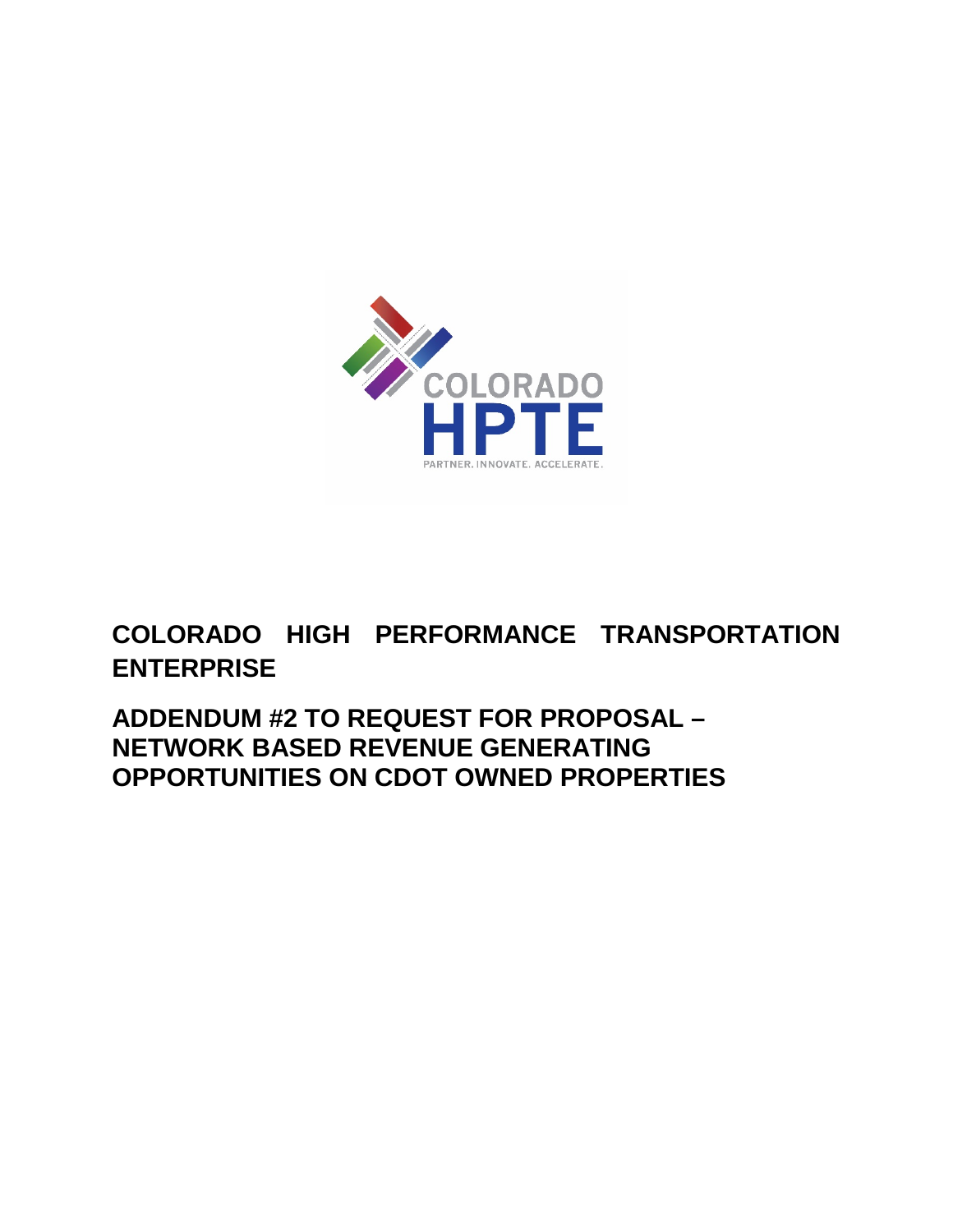In accordance with Section 1.5 of the RFP, the HPTE has received the following questions from Respondents and hereby issue the following response to each question.

| No. | <b>Proposer Question</b>                                                                                                                                                                                                                                                                                                                                                                                                                                                                                                                                                                                                                                                                                                                                                                                                                                                                                                                                                  | <b>HPTE Response</b>                                                                                                                                                                                                                                                                                                                                                                                                                                                                                                                                                                                                                                                                                                                                                                                                                                                                 |
|-----|---------------------------------------------------------------------------------------------------------------------------------------------------------------------------------------------------------------------------------------------------------------------------------------------------------------------------------------------------------------------------------------------------------------------------------------------------------------------------------------------------------------------------------------------------------------------------------------------------------------------------------------------------------------------------------------------------------------------------------------------------------------------------------------------------------------------------------------------------------------------------------------------------------------------------------------------------------------------------|--------------------------------------------------------------------------------------------------------------------------------------------------------------------------------------------------------------------------------------------------------------------------------------------------------------------------------------------------------------------------------------------------------------------------------------------------------------------------------------------------------------------------------------------------------------------------------------------------------------------------------------------------------------------------------------------------------------------------------------------------------------------------------------------------------------------------------------------------------------------------------------|
| 1   | What level of participation is CDOT willing to put forth in<br>assisting us in obtaining local permits?<br>Are they willing to attend local government meetings<br>to support our cause?<br>Are they willing to draft correspondence to support<br>our cause?                                                                                                                                                                                                                                                                                                                                                                                                                                                                                                                                                                                                                                                                                                             | The extent of HPTE's involvement will be negotiated in any final<br>agreement that may entered into with a selected proposer.<br>Proposers can expect reasonable cooperation from HPTE in<br>obtaining necessary approvals. Any involvement or assistance by<br>CDOT will likely limited to only those consents that are required of<br>an underlying property owner, and will be negotiated separately<br>once more specifics are known as to the transaction structure put<br>forth by a preferred proposer.                                                                                                                                                                                                                                                                                                                                                                       |
| 2   | What information can CDOT provide to assist in<br>developing locations with winning<br>Proposer?<br>Do they have a "list" of potential parcels they are<br>willing to explore for compliance with State and Local<br>regulations? If so, is it broken down in any manner<br>(By district, by county, etc.). The project can be built<br>out much faster if they already have sites identified<br>as candidates for signage as we can sift through these<br>parcels much quicker to determine each parcels legal<br>potential for a sign.<br>Will CDOT have a liaison for us to work with to help<br>facilitate acquiring information we will need to insure<br>compliance with Federal and State laws, and our<br>State - Federal agreements concerning advertising<br>devices. Such as, information needed to comply with<br>the Bonus law. It would be nice to know if we could<br>contact someone to obtain the needed information<br>vs. going through CORA requests. | Neither HPTE nor CDOT have identified any proposed sites or<br>undertaken any investigation with respect to properties owned by<br>CDOT that might be suitable for the location of digital<br>communications infrastructure in compliance with state and local<br>regulations. The RFP requests the proposers to undertake this<br>diligence independently.<br>Neither HPTE nor CDOT have identified any specific liaison. HPTE<br>believes the information necessary to respond to the RFP is<br>publicly available. However, if you have further specific<br>information requests, you may submit them to HPTE in accordance<br>with the RFP and HPTE will consider whether and/or how to<br>respond to such request on a case by case basis.<br>HPTE does not expect that CORA requests would be necessary, and<br>would expect to reasonably cooperate with a selected proposer. |